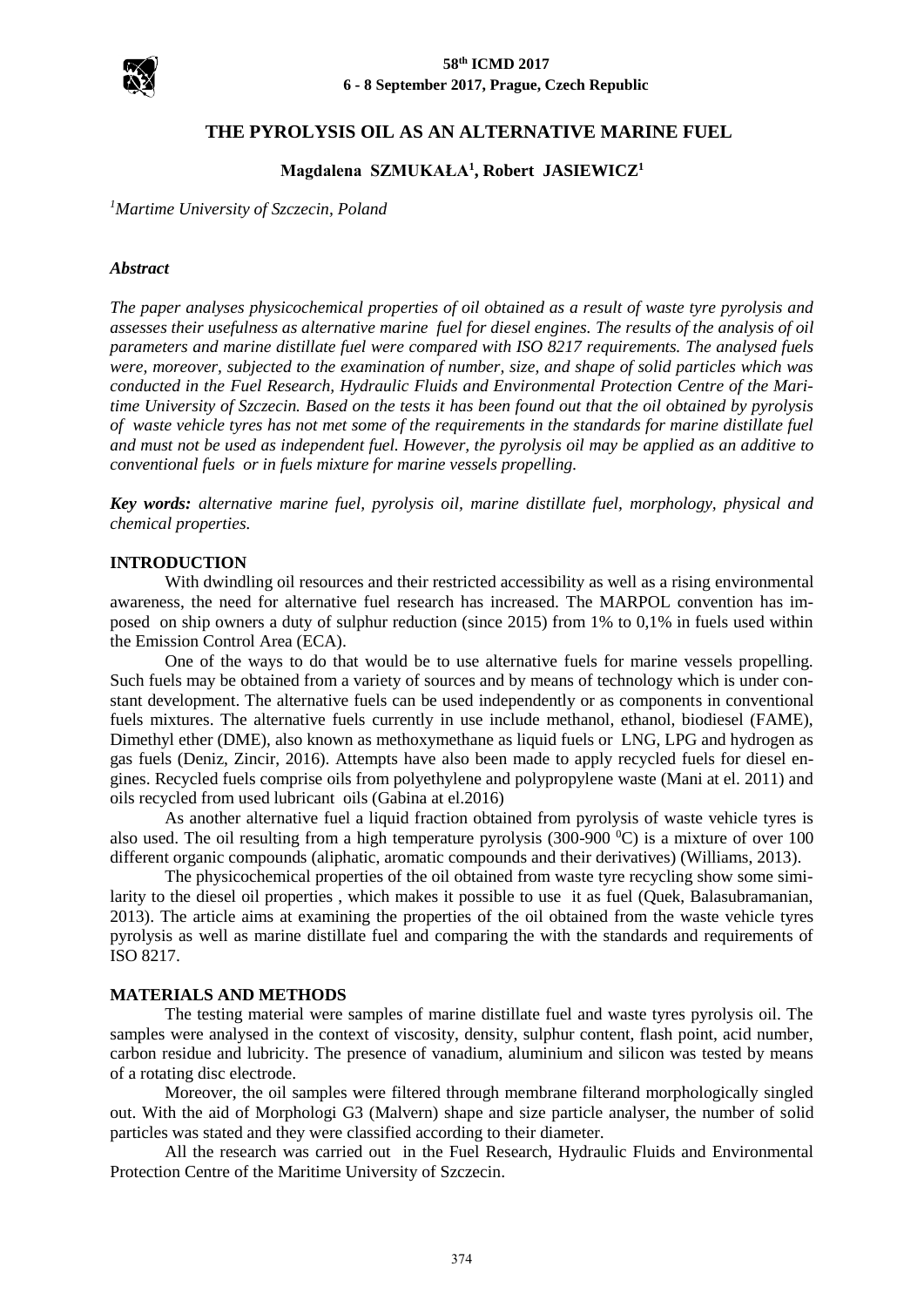

### **RESULTS AND DISCUSSION**

Table 1 shows the results of the physicochemical properties of the analysed fuels.

**Tab. 1** Main properties of Pyrolysis Oil, Marine Distillate Fuel, and requirements according to the standard ISO 8217

| Property                                                        | Unit               | Pyrolysis Oil | <b>MDF</b> | Limits<br>by ISO<br>8217 |
|-----------------------------------------------------------------|--------------------|---------------|------------|--------------------------|
| Viscosity at. 40°C                                              | $mm^2/s$           | 4,17          | 3,69       | $2,00 - 6,00$            |
| Density at. $15^{\circ}$ C                                      | kg/m <sup>3</sup>  | 906           | 882        | max. 890                 |
| Cetane index                                                    |                    | 40,5          | 45,8       | min.40                   |
| Sulphur                                                         | mass %             | 1,09          | 0,1        | max.1,5                  |
| Flash point                                                     | $\rm ^{\circ}C$    | 50            | 90         | min. 60                  |
| Acid number                                                     | $mg \text{ KOH/g}$ | 0,3           | 0,1        | max. 0,5                 |
| Carbon residue<br>$(10\%$ V/V distillation<br>bottoms)          | mass %             | 0,74          | 0,11       | max. 0,3                 |
| Vanadium                                                        | mg/kg              | $\Omega$      | $\theta$   |                          |
| Aluminum i Silicon                                              | mg/kg              | 26            | 2,5        |                          |
| Lubricity, corrected wear<br>trace diameter wsd 1,4 at<br>60 °C | μm                 | 458           | 319        | max. 520                 |

Based on the examination it was shown that the viscosity of pyrolysis oil  $(4.17 \text{ mm}^2/\text{s})$  is bigger than of the distillate fuel (3,69mm<sup>2</sup>/s). But in both cases the results are still within the norms of ISO 8217. The density for pyrolysis oil was 906 kg/m<sup>3</sup> and went above the allowed norm for this parameter. The obtained results of the cetane index referring to the flash point quality of the compressed fuels mixture in both tested fuels were in accordance with the required norms.

The sulphur content in the marine distilled fuel was 0,1% and met the norms of both ISO and ECA. However, while the sulphur content in the pyrolysis oil was 1,09 % and was still within the ISO norm, it definitely did not meet the MARPOL directive. What imposes limitations on pyrolysis oil as fuel for marine vessels is – first - the flash point temperature – the parameter essential for fire safety during the fuel application, which is highly combustible. The pyrolysis oil sample was ignited at 50°C and did not fulfill the requirements, while the distilled fuel at 90°C, which met the norms.

The second parameter restricting the use of pyrolysis oil as independent fuel is the high carbon residue (0,74%) over twice as much as the allowed amount. Such a high value is due to the chemical composition of pyrolysis oil which contains unsaturated hydrocarbons, organic acids and sulphur compounds (Williams, 2013) facilitating the fuel to create residue in the combustion chamber, on valves, piston rings, and injection elements.

The acid number of pyrolysis oil was 0,3mg KOH/g, while the distillate fuel 0,1 mg KOH/g. Both values were below the allowed level. The content of vanadium, aluminium, and silicon was defined by means of a rotating disc electrode spectrometer. In both samples there was no trace of vanadium responsible for high temperature corrosion (Chaala, Roy, 1996). The acceptable amount of aluminium and silicon equals 25ppm. If it exceeds the norm, both metals may contribute to an excessive wear of the fuel feed system. In the case of pyrolysis oil the altogether content of the metals was just slightly above the norm – 26ppm.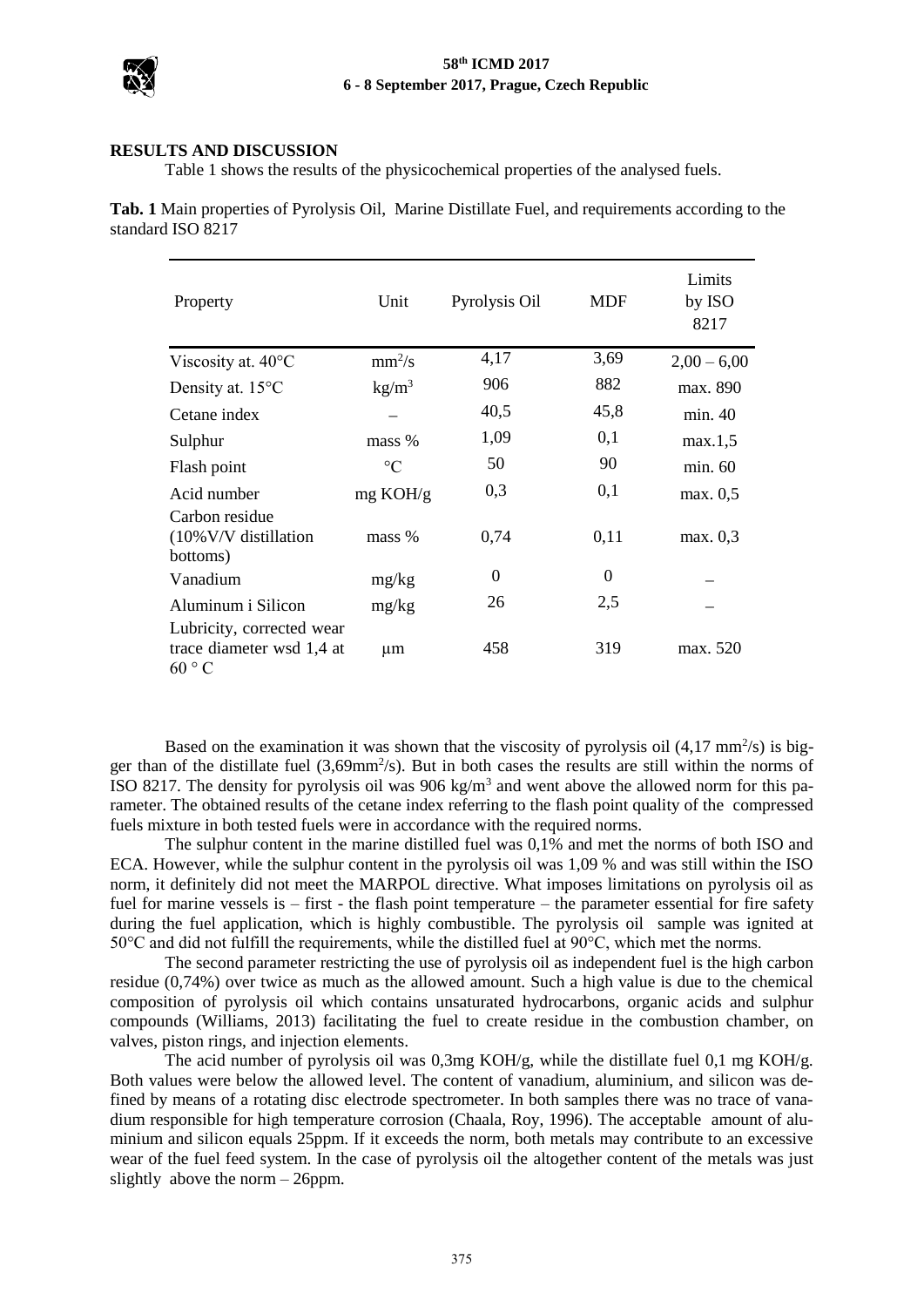

Next, the lubricity of the sampled fuels was examined, i.e. the wear scar diameter corrected to the value of the normal water vapour pressure conditions of 1.4 kPa. The results showed that both samples met the required norms. Yet, the wear scar diameter in pyrolysis oil was significantly greater than in the distilled fuel.

In order to determine differences in the structure of petroleum product samples, a morphological analysis was conducted to identify solid contaminants, using a microscopic image analysis by a G3 particle MALVERN size and shape analyzer. Example images of contaminant particles contained in the samples of Pyrolysis Oil and Marine Distillate Fuel (MDF) are depicted in Fig. 1.



**Fig.1** Examples of Particle window and detailed information on single particles 1- Pyrolysis Oil, 2 - Marine Distillate Fuel

Having analyzed the morphology of the samples, it has been found out that the contaminants in pyrolysis oil and marine distilled fuel differ in size and shape. One of the most important morphological parameters of the shape is the circularity. Circularity is the ratio of the circumference of a circle equal to the object's projected area to the perimeter of the object. Figure 2 displays the HS (HS for High Sensitivity) Circularity distribution of particles for Pyrolysis Oil and Marine Distillate Fuel. HS Circularity has a squared term in the numerator and denominator to sensitise the parameter to very subtle variations in the area and perimeter relationship (Malvern Instruments Ltd., 2008).

Circularity has values in the range 0 - 1. A perfect circle has a circularity of 1, irregular or spiked particles has a circularity value closer to 0. For Pyrolysis Oil HS Circularity maximum of particles is 1,00, minimum equals 0,092, HS Circularity D  $[n, 0.5]$  is 0,952, D  $[n, 0.1]$  is 0,763, D [n, 0.9] is 0,989 and HS Circularity Mean: 0,9114. D [n, 0.5], D [n, 0.1] and D [n, 0.9] are standard percentile readings from the analysis when :D  $[n, 0.5]$  is the size at which 50% of the sample is smaller and 50% is larger. This value is also known as the Mass Median Diameter (MMD) or the median of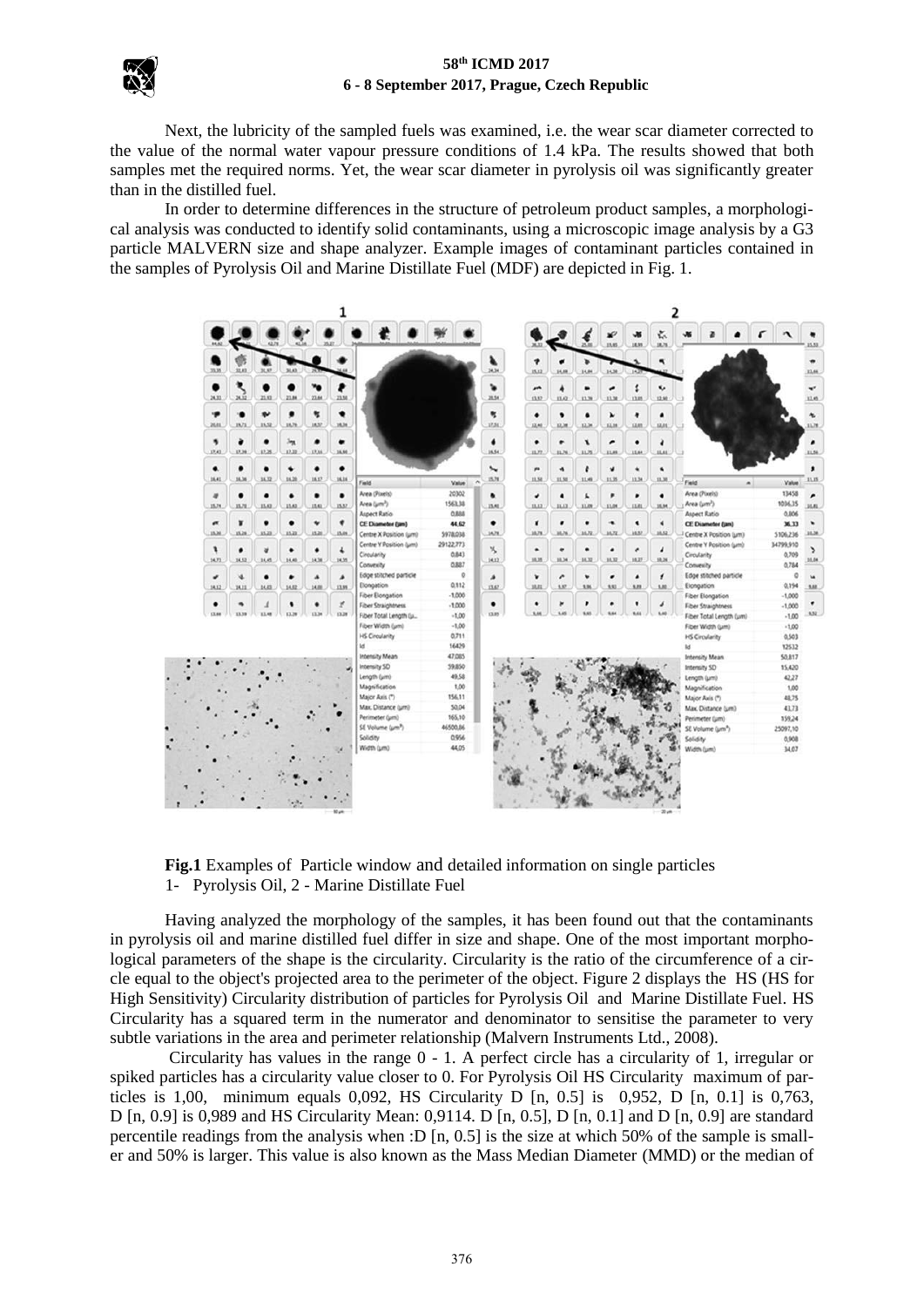the volume distribution. D[n, 0.1] is the size of particle below which 10% of the sample lies. D [n, 0.9] is the size of particle below which 90% of the sample lies (Malvern Instruments Ltd., 2008).



**Fig.2**. HS Circularity number distribution for Pyrolysis Oil and Marine Distillate Fuel

For Marine Distillate Fuel HS Circularity maximum of particles is also 1,00 minimum equals 0,071, HS Circularity but D [n, 0.5] is 0,807, D [n, 0.1] is 0,503, D [n, 0.9] is 0,935 and HS Circularity Mean equals 0,764.

The particles in pyrolysis oil are characterized by a greater circularity than in MDF, thus the MDF contaminants have a higher tendency to accumulate asphaltene-resinous conglomerates than pyrolysis oil.

In each sample the particles were counted and subsequently grouped by the following particle diameter size:  $1 - 5 \mu m$ ,  $5 - 10 \mu m$ ,  $10 - 15 \mu m$ ,  $15 - 25 \mu m$ ,  $25 - 50 \mu m$ , and above 50  $\mu m$ .



**Fig.3**. Number of particles in the tested liquids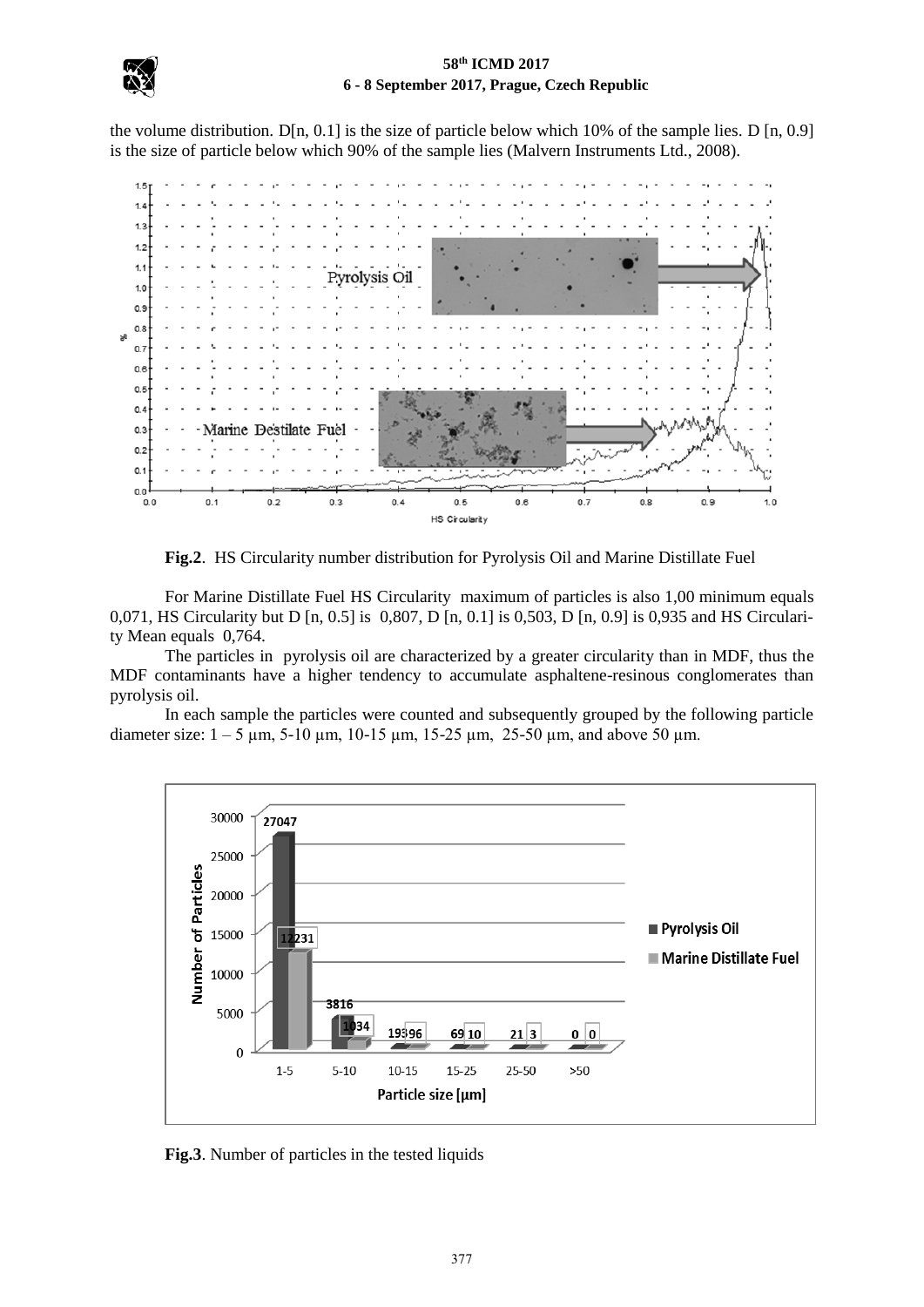The morphological analysis of the tested samples (Fig. 3) shows that within the size range of 1- 50 µm Pyrolysis Oil contains the biggest number of particles insoluble in Pentane. Above 50 µm for all samples there were no particles visible for the selected sample preparation method for analysis.



**Fig.4.** Percentage volume of particle groups distinguished in the tested liquids

Figure 4 shows the percentage volume of particles' groups distinguished in the tested liquids. The carried out analysis proved that for Marine Distillate Fuel the biggest percentage volume is seen in 1-10  $\mu$ m, 5-10  $\mu$ m, 10 – 15  $\mu$ m and equals 28,43%, 35,98% and 19,24% respectively. Pyrolysis Oil can be characterized by a bigger percentage volume within size range of  $15 - 25 \mu m$  (circa  $12,16\%$ ) and 25- 50 µm equals 24,75% (above 50 µm for all samples there were no particles visible for the selected sample preparation method for analysis).

Having analysed the samples, it has been proved that Pyrolysis Oil contains the biggest number of insoluble particles, while the biggest percentage volume of particles is seen in Marine Distillate Fuel within the size range of  $15 - 25 \mu m$  and  $25 - 50 \mu m$ .

The particle contamination analysis proved that in order to use Pyrolysis Oil as engine fuel, the gravitational sedimentation, filtering process and/or the centrifugal separation process are highly inevitable.

# **CONCLUSIONS**

- 1. The oil obtained by high temperature waste tyres pyrolysis does not fulfill all standard requirements for marine distilled fuel ISO 8217.
- 2. The tested pyrolysis oil had higher values of density, sulphur content, and carbon residue.
- 3. The disqualifying factor as an independent fuel was the too low flash point.
- 4. The morphology of the tested fractions requires the processes of their gravitational sedimentation, filtration and separation due to heavy contamination (big number of particles present) within the wide diameter range.
- 5. Due to the positive results of the remaining physicochemical indicators meeting the norms of Marine Distillate Fuel MDF, pyrolysis oil may be used as one of the components of fuel mixtures for marine diesel engines